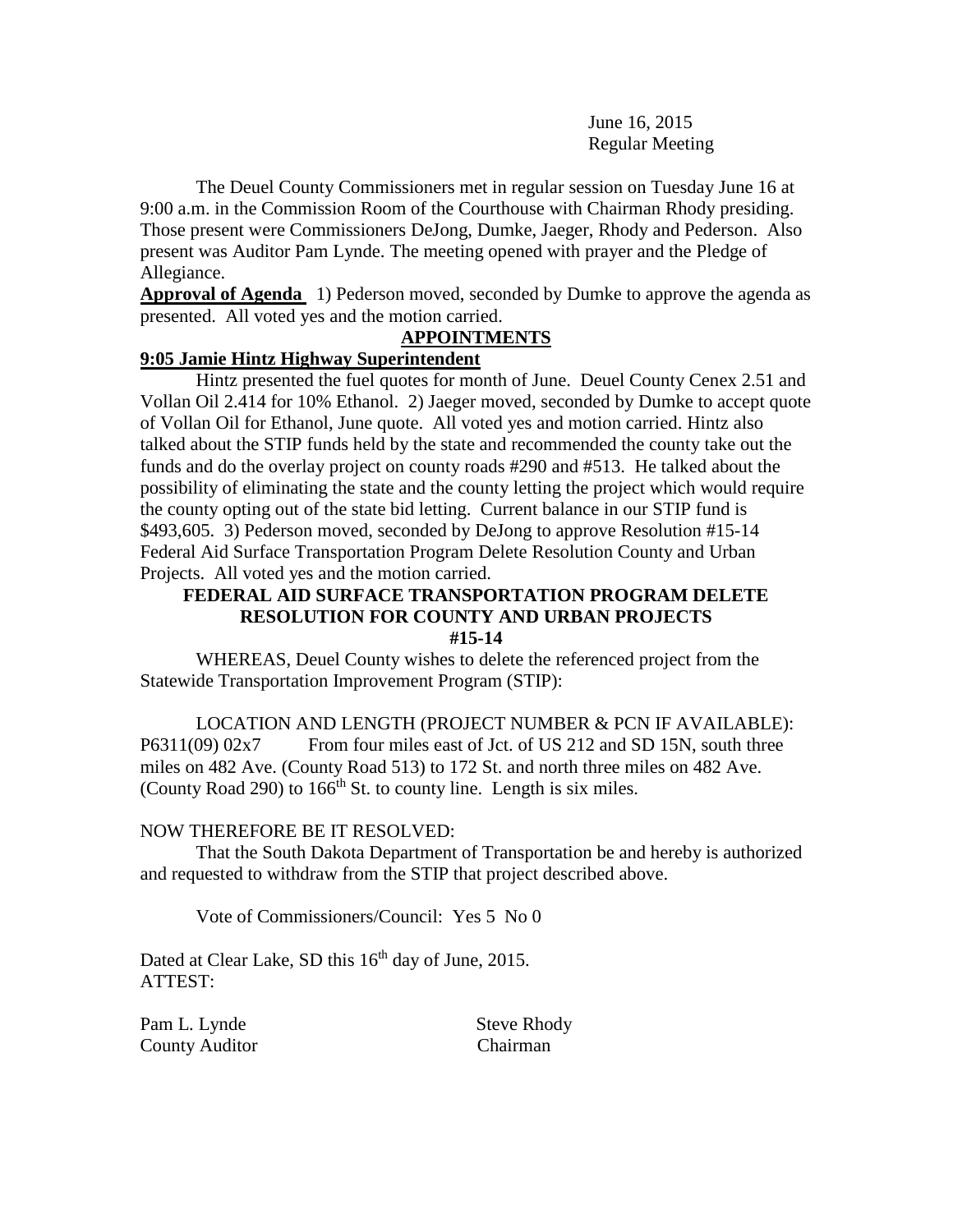The bid notice for the above described project was presented by Hintz. He said the notice may include an option for 10-20% of recycled material. The bid notice and letting will be for asphalt mat construction for county roads #290 and #513, three miles on each road. 4) Jaeger moved, seconded by Pederson to advertise for asphalt mat construction on county roads #513 and #290. All voted yes and the motion carried.

5) Dumke moved, seconded by Pederson to transfer Jeff Swanz to the Highway Department as Truck Driver/Light Equipment Operator at 12.25 hr. beginning June 22. All voted yes and the motion carried

Discussion was held on raising the wheel tax per SDCL 32-5A and Senate Bill 1 which raises the wheel tax from \$4.00 to \$5.00 per wheel and increases the number of wheels from four wheels to a maximum of twelve wheels and SB1 which created the Bridge Improvement Grant program (BIG) which will be the only funding source all counties will use to competitively bid for funding the replacement of county bridges and will replace the current Statewide Transportation Improvement Program (STIP) funding program. 6) Jaeger moved, seconded by Pederson to draft the wheel tax ordinance that would implement taxing \$5 per wheel with a maximum charge of \$60 per vehicle. A roll call vote was had: Dumke-yes; DeJong-yes; Jaeger-yes; Pederson-yes and Rhody-yes. Motion carried.

### **9:30 Emergency Manager/Deputy Sheriff Cory Borg-911 Update/Emergency Management**

Borg met with the Commissioners and gave them an update on the 911 Center switch over to the 911 Dispatch Center in Watertown Police Dept. Deuel County 911 switched over to the Watertown PD at 5:30 a.m. on the 9<sup>th</sup> of June and Borg said things seem to be going well. 7) DeJong moved, seconded by Pederson to add additional software for  $4<sup>th</sup>$  computer in the Sheriff's Office, with previously approved computer software for total of \$18,700 (four computers) with maintenance agreement beginning in 2015 for five years at approximately \$2000.00 per year beginning in 2016 (year 2015 included in first year pricing). All voted yes and the motion carried. Borg said the Toronto Fire Dept. is in need of a duplexer the will cost approximately \$3000.00. The Commission asked Borg to check on grant funding and on quotes for the duplexer. **10:30 Director of Equalization Donna Rhody**

Rhody met with the Commissioners to discuss several items. Rhody said the GIS seminar is July 9 at Watertown Event Center and would like to attend; the sales ratio workshop will be held in Brookings on June 25 and requested approval to attend. She also asked for approval to attend Director's school in Pierre in Sept. 8) Dumke moved, seconded by Jaeger to approve payment of travel expense for Director's Office to attend sales ratio school June 25, GIS workshop and Director's School in Sept. All voted yes and the motion carried.

### **11:00 Drainage**

9) Jaeger moved, seconded by Dumke to adjourn as County Commission and reconvene as the Drainage Board. All voted yes and motion carried. K & K Farms, Laron Krause, on behalf of landowner William Zimmerman, presented an application to drain on the E1/2SE1/4 of 36-116-50 with the water flowing east to a natural drainway. He stated they will be using five, six and eight inch tile sizes. He had secured the sign off of adjoining landowner and the township concerning the road and had the wetland determination on the above described property. 10) Dumke moved, seconded by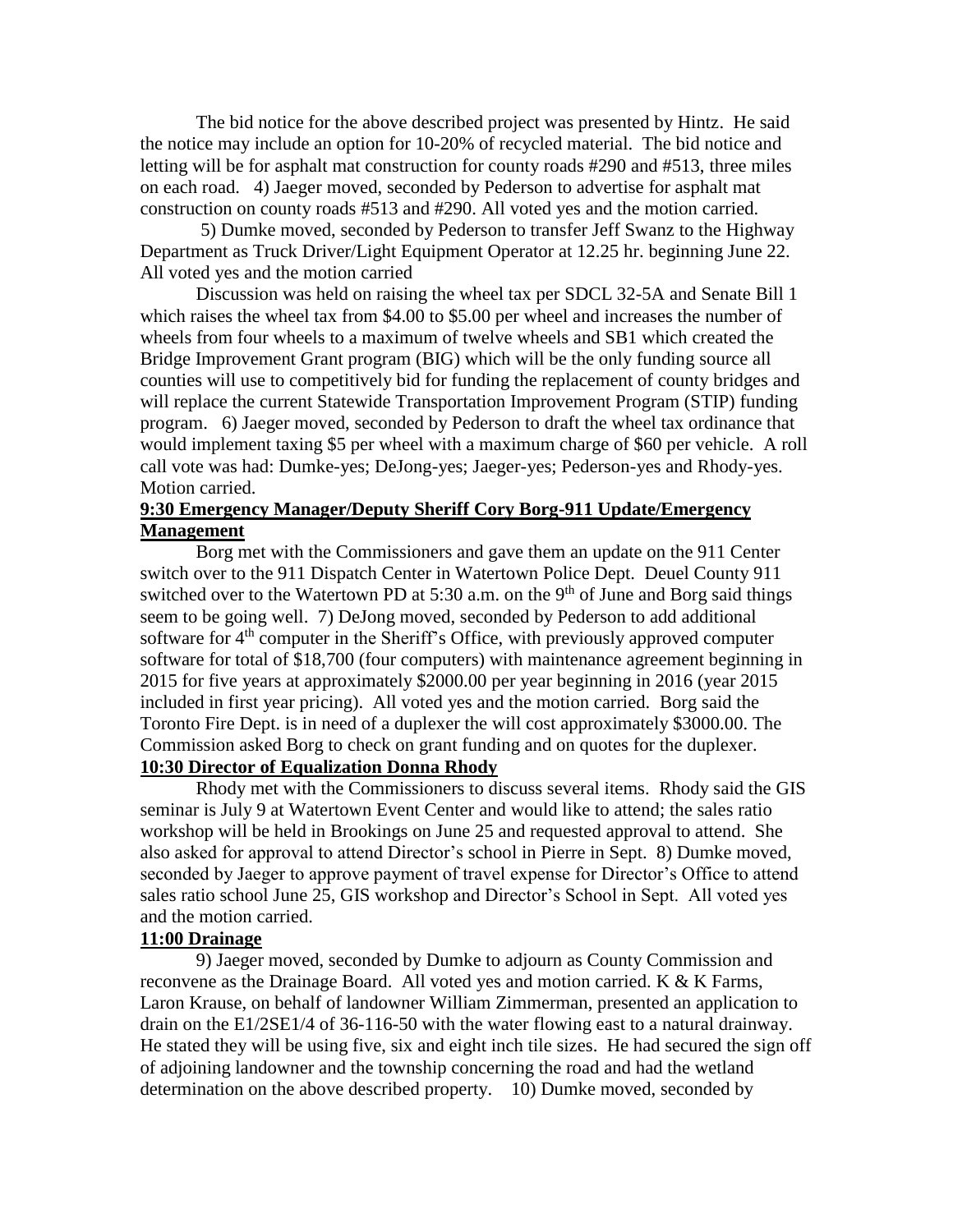DeJong to approve and issue drainage permit  $#D15-16$  to K & K Farms (Zimmerman) Trust) on the above described property. All voted yes and the motion carried.

# **11:15 Drainage**

Lindner Farms, Ralph, Bernard and James, requested an extension on permit #D12-27 issued for the SE1/4 of 35-117-50 with the water flowing north to slough then to pasture of Jaeger. Jaeger stepped down from the Drainage Board and presented the application for the extension on permit #D12-27. The project will be done by Coteau Tiling. 11) Pederson moved, seconded by DeJong to approve and issue an extension to Lindner Farms on the above described property permit #D12-27-15. All voted yes and the motion carried. 12) Pederson moved, seconded by DeJong to adjourn as Drainage Board and reconvene as County Commission. All voted yes and the motion carried.

# **NEW BUSINESS**

# **Warrants**

13) DeJong moved, seconded by Dumke to approve warrants paid early. All voted yes and the motion carried. AT&T 99.79 EM Cell Phone; Ottertail Power \$1293.47 Utility, Northern State Supply \$37.20 Supplies, ITC \$2887.53 Phone/Internet. **Plats**

14) Jaeger moved, seconded by Dumke to approve Plat of Lots 1 and 2 of Hawley Addition located in the Hawley Addition in the E1/2NE1/4 20-115-50 and Resolution #15-15. All voted yes and motion carried.

# **RESOLUTION**

## **#15-15**

BE IT RESOLVED by the Board of County Commissioners of Deuel County, South Dakota, that the plat entitled: **"Lots 1 and 2 of Hawley Addition located in the East Half of the Northeast Quarter of Section 20, Township 115 North, Range 50 West of the 5th P.M., in the County of Deuel, South Dakota"** which has been submitted for examination pursuant to law, and it appearing that all taxes and special assessments have been paid and that such plat and the survey thereof have been made and executed according to law, the plat is hereby approved, and the County Auditor is hereby authorized and directed to endorse on such plat a copy of this Resolution and certify the same.

Dated this 16th day of June, 2015.

Chairman, Board of County Commissioners Deuel County, South Dakota

\_\_\_\_\_\_\_\_\_\_\_\_\_\_\_\_\_\_\_\_\_\_\_\_\_\_\_

# ATTEST:

\_\_\_\_\_\_\_\_\_\_\_\_\_\_\_\_\_\_\_\_\_\_\_\_\_\_\_\_\_\_\_ County Auditor, Deuel County, South Dakota

15) Dumke moved, seconded by Rhody to approve Plat of Block 2 Langerock Addition in the N1/2NE1/4 28-115-49 and Resolution #15-16. All voted yes and the motion carried.

# **RESOLUTION**

## **#15-16**

BE IT RESOLVED by the Board of County Commissioners of Deuel County, South Dakota, that the plat entitled: **"Block 2 Langerock Addition located in the North Half of the Northeast Quarter of Section 28, Township 115 North, Range 49 West of**